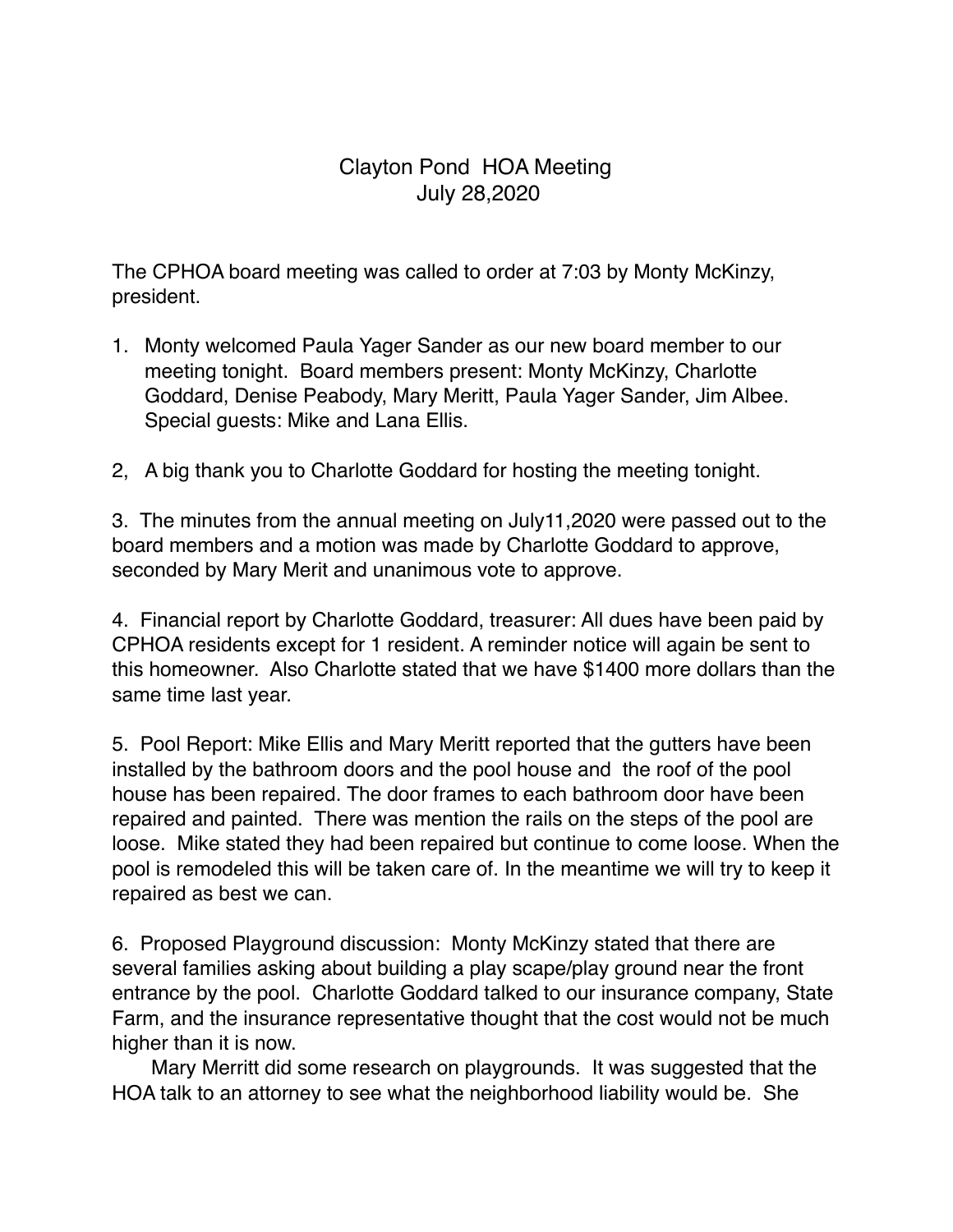stated her research indicated that it would have to be built to code and inspected, but was not sure what Edmond policies were regarding that issue. She stated that in other states there are a lot of regulations and liability associated with a playground in neighborhoods. The cost of a playground is very expensive to build. You must have a certain type of ground covering for the playground such as mulch, or rubberized mulch You can go to [www.cpsc.gov](http://www.cpsc.gov) and there is a 42 page booklet. On average the increase of the neighborhood insurance could cost an extra \$1200. Charlotte Goddard suggested that we invite these families that are interested in a playground to the next meeting for discussion.

7. Pond chemical cost vs Turner cost YTD - Monty estimates that the cost of chemicals for the pond this year has been approximately \$1400. Monty stated that pond # 1 has been hard to control the algae and plant life due to lack of water in the pond. It is very shallow, therefore the chemicals don't work well. Pond # 6 gets a lot of plant life and scum also. This pond does not get hardly any runoff from the street, and also continually gets dirt and debris from the neighboring acreages and the pond at Tuscan Park whenever there is a heavy rain, causing the build up of silt. The homeowner east of pond # 6 is concerned with how stagnate the water it and also complains that there is a fly infection at that pond. It was discussed about spraying around the pond for flies, but it was determined that you would have to spray constantly to control the pond. Monty stated a chemical called Pyrefin will kill the flies. It was also suggested to call Mr. Mosquito to spray for mosquitos. Each spraying lasts approximately 3 weeks. Monty will look in to this and talk to the homeowner.

8. Grass overseeding at pool area and ponds this September: Monty stated that Winfield has some new grass seed that can be used to oversee the grassy area by the pool, on the east bank of pond  $# 2$ , the west bank of pond  $# 3$  and any other areas needed. He estimates that we will need two bags of grass seed at approximately \$75 each. He plans to oversee these areas in September.

9. Octoberfest: Due to the Covid 19 virus a motion was made by Charlotte Goddard to cancel the Octoberfest this year; seconded by Denise Peabody and unanimous vote by the board.

10. Garage sale: there was discussion that the participation for the CPHOA annual garage sale has not been very good in past years. Perhaps there could be someone from the neighborhood that would be willing to head up organizing and advertising the neighborhood garage sale. This will be tabled for later discussion